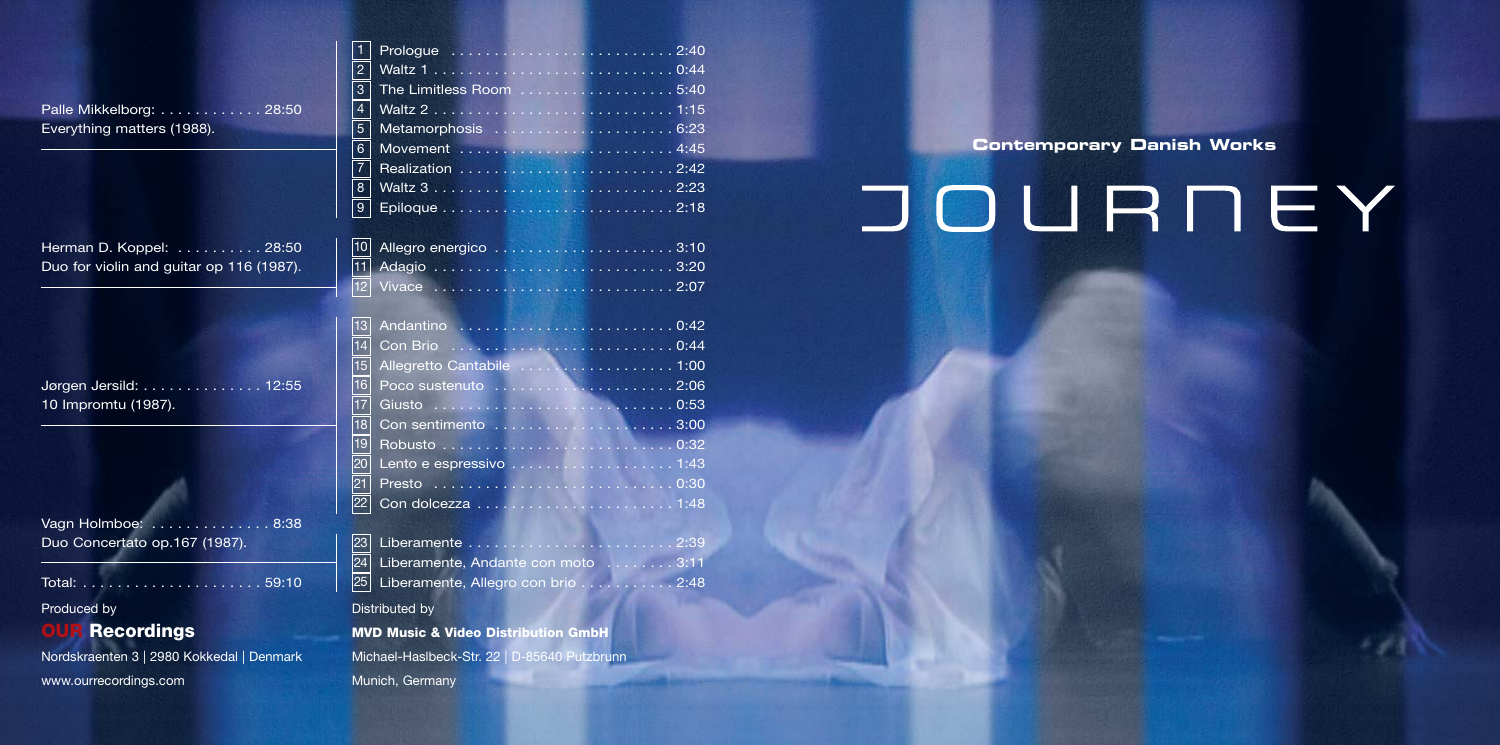#### Notes by Lars Hannibal

It is a great pleasure for OUR Recordings to provide the music on this cd its first international release. The works are all world premiere recordings, and have been composed especially for Kim Sjøgren and myself. The music represents different aspects of contemporary Danish Music, and also reflects the variety of music genres that we - under the name *Duo Concertante* - worked with through fifteen years.

The contemporary repertoire for the combination of violin and guitar was very limited at the time, and we were happy that these four outstanding Danish composers - amongst others - accepted our invitation to write for the Duo. For both Herman D. Koppel and Jørgen Jersild it was the first time to write for the guitar, and being part of the process was an invaluable part of my musical experience. Vagn Holmboe already knew the guitar very well as he had previously composed many guitar works, including a solo sonata for Andrés Segovia.

The inspiration for the piece by Palle Mikkelborg was a small essay called *Everything matters* by the great Danish ballet

dancer Erik Bruhn. With this in mind the piece was created over a longer period, and as the titles of the movements indicate, it also reflects a spiritual journey. Erik Bruhn remembered from his childhood an episode where he was sitting in a treetop, and his mother and sisters called to him. He felt he did not have to take notice, because he was the only one who knew that he was not there! This zen-buddhist way of thinking was one of the composer's inspirations.

When the music was finished, it became obvious that it would be well suited for a ballet, and we invited London-based choreographer Christopher Bruce to create one. He accepted the invitation, and made the ballet he called *Journey* for The Houston Ballet Company, in remembrance of Erik Bruhn. It was world premiered in Houston in 1990, and filmed by Thomas Grimm for the Danish Radio/TV in 1991 – a version which has since then been broadcasted in many countries.

For concert performances an additional prerecorded tape is required – on this recording, Palle Mikkelborg is playing the various keyboards.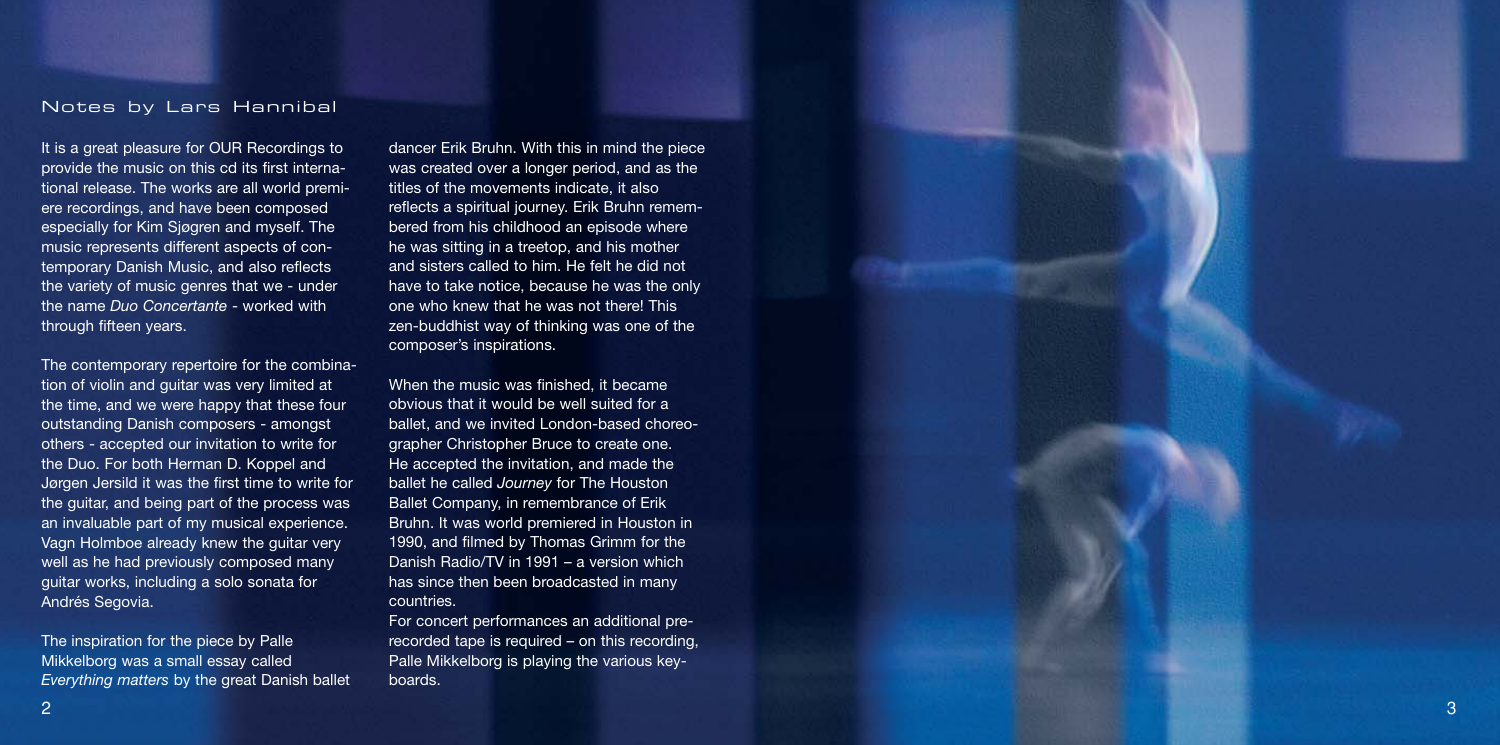



About Duo Concertante: *Photo: Gorm Valentin*

Kim Sjøgren and I first met in 1971 when we both studied at the Royal Conservatory of Music in Århus. We played together from time to time - many different kinds of music, including folk, rock and jazz music. In 1980, we started performing under the name *Duo Concertante* and continued until 1994. During that time we played more than 1.000 concerts, recorded 10 cd´s, and appeared on many televison and radio programs of various character. Our main performing field was Denmark, but we toured extensively in Spain and played concerts in Germany and France also.

Our 10-year anniversary concert was held in Wigmore Hall in London, with a program including *Everything matters* - the first time electric amplified instruments were used in this wonderful historical Concert Hall!

Our repertoire often reflected our interest in different kinds of music such as jazz and folk, though the essence of the programming was the classical repertoire such as Paganini, Giuliani, Sarasate, Ibert, Villa-Lobos, Grieg, Nielsen as well as the contemporary music written especially for us.

5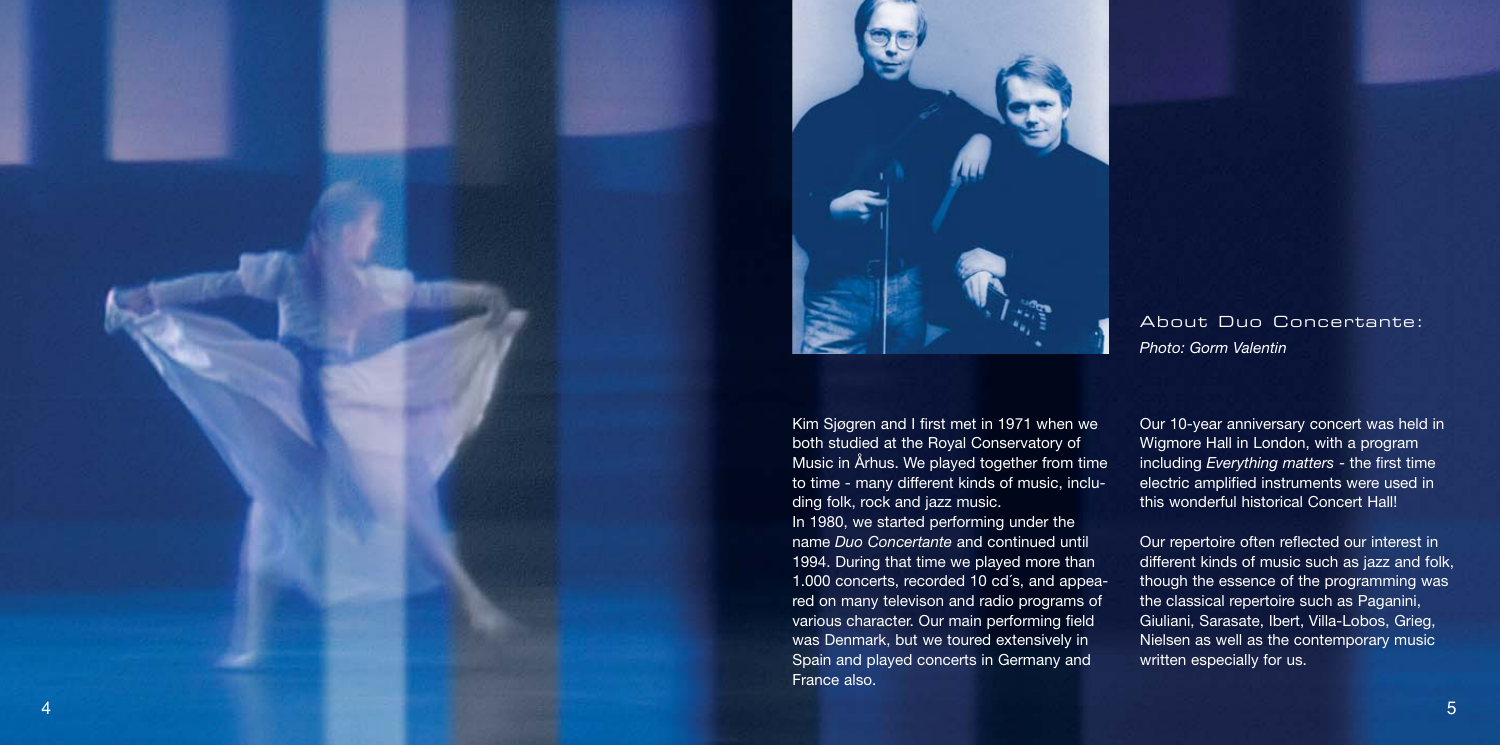

## Palle Mikkelborg *Photo: Gorm Valentin*

Palle Mikkelborg (born 1941) is one of the international profiles of Danish Jazz, working as a trumpeter, composer arranger and conductor. His production includes works for orchestra, choir, big band and smaller ensembles, and also *Aura* written for and recorded by Miles Davis in 1984. Palle Mikkelborg has toured as a soloist and recorded with musicians such as Gil Evans Big Band, George

Russel Big Band, Jan Gabarek, Gary Peacock, Dinu Saluzzi, Terje Rypdal and Niels-Henning Ørsted Petersen. He is an extraordinary improviser and inspirator, and through his music he explores the high-tech possibilities for creating previously undreamt sound landscapes. Honours he has received include Nordic Councils Music Prize and the Carl Nielsen Honorary Prize.

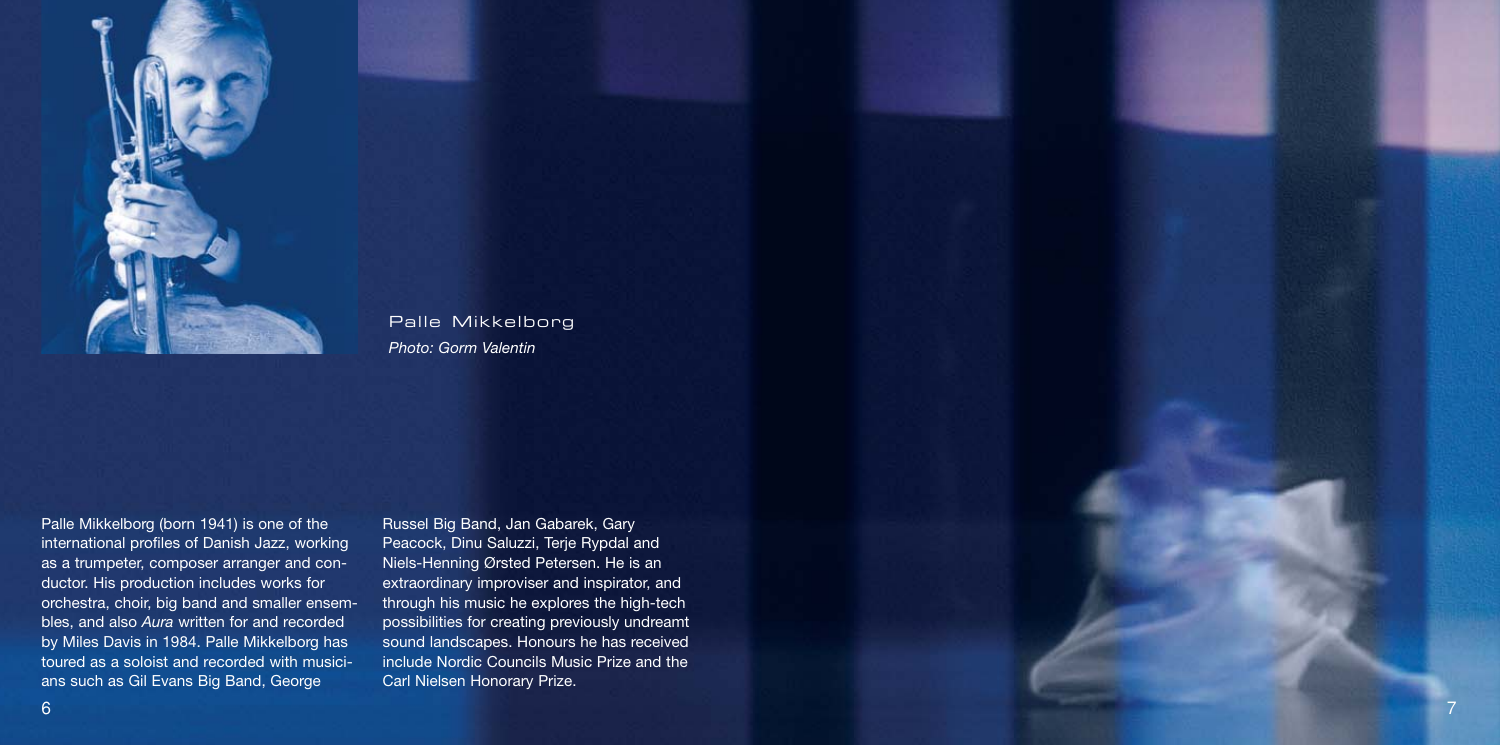

Herman D. Koppel *Photo: Suste Bonnén*

Herman D. Koppel (1908-1998) was Professor of piano at the Royal Academy of Music in Copenhagen, and composer. His works includes seven symphonies, four piano concerts, six string quartets, many instrumental concertos, music for choir, sacred music, chamber music and ballet.

As a pianist, he was considered one of the most important in Denmark. He also composed popular music that is well known by

today's Danish population. Herman D. Koppel was the father, grandfather and even greatgrandfather of a significant Danish music dynasty, including his 2 sons, composers Thomas and Anders Koppel. He received numerous honours, including Wilhelm Hansen`s Composers Award and Honorary Gift, Carl Nielsen Award, and he was an honorary member of the Danish Composers` Society until his death in 1998.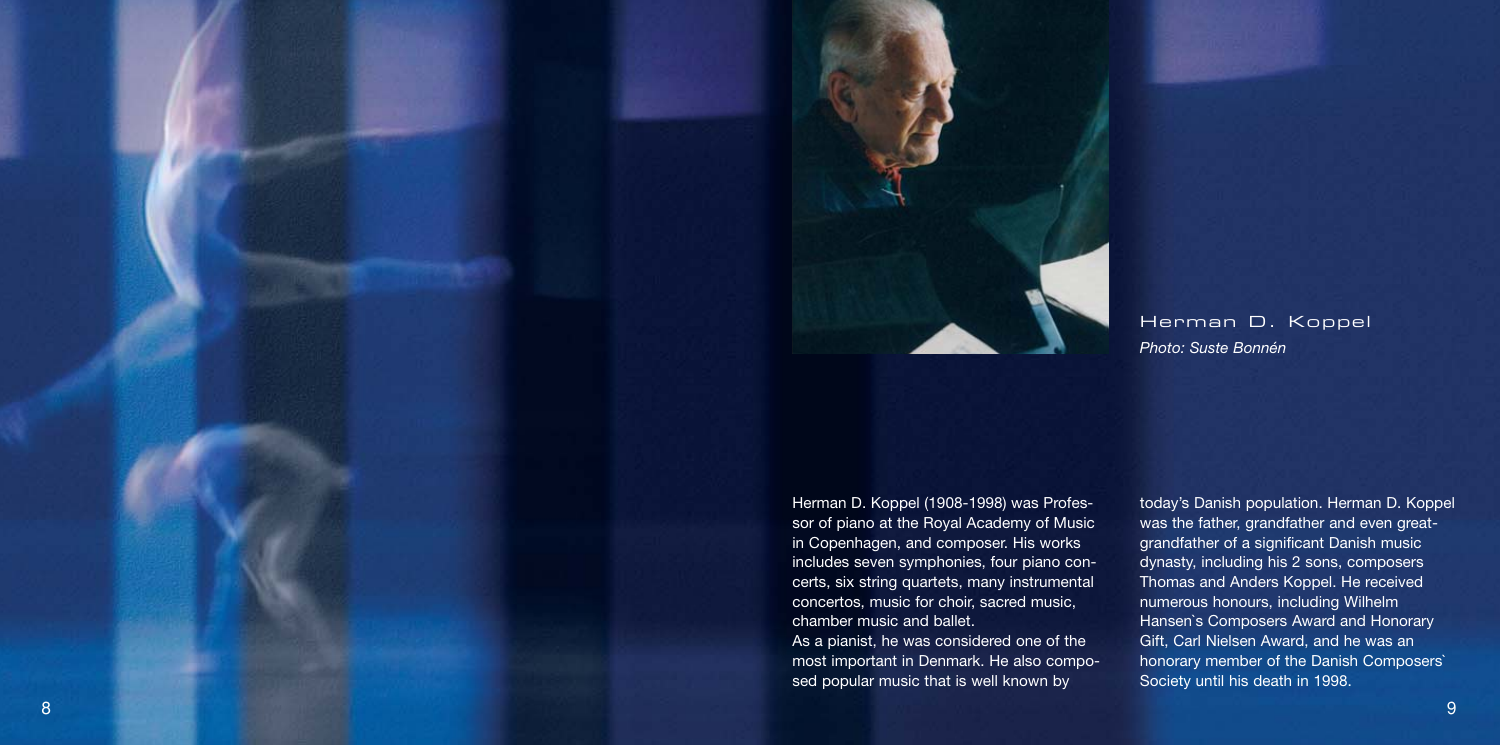

Jørgen Jersild *Photo: Private*

Jørgen Jersild (1913 – 2004) is in the unique position of having his relatively few, though extremely personal works well-known beyond the boundaries of the Scandinavian countries. For many years, he was also Professor of Music Theory at the Royal Academy of Music in Copenhagen, and his music theory books are used in many music Academies around the world. His compositions include chamber music, vocal music, orchestral works, and scenic and dramatic works, including film

music for director Carl Th. Dreyer. Jersild`s works for harp occupy a central position, and many of these have been dedicated to the distinguished harpist, Osian Ellis, who has performed the works worldwide. His music is characterized with one of the most difficult aspects in art that only a composer with extreme breadth of view can achieve: simplicity. In 1999 Jørgen Jersild was awarded the Carl Nielsen Honorary Prize.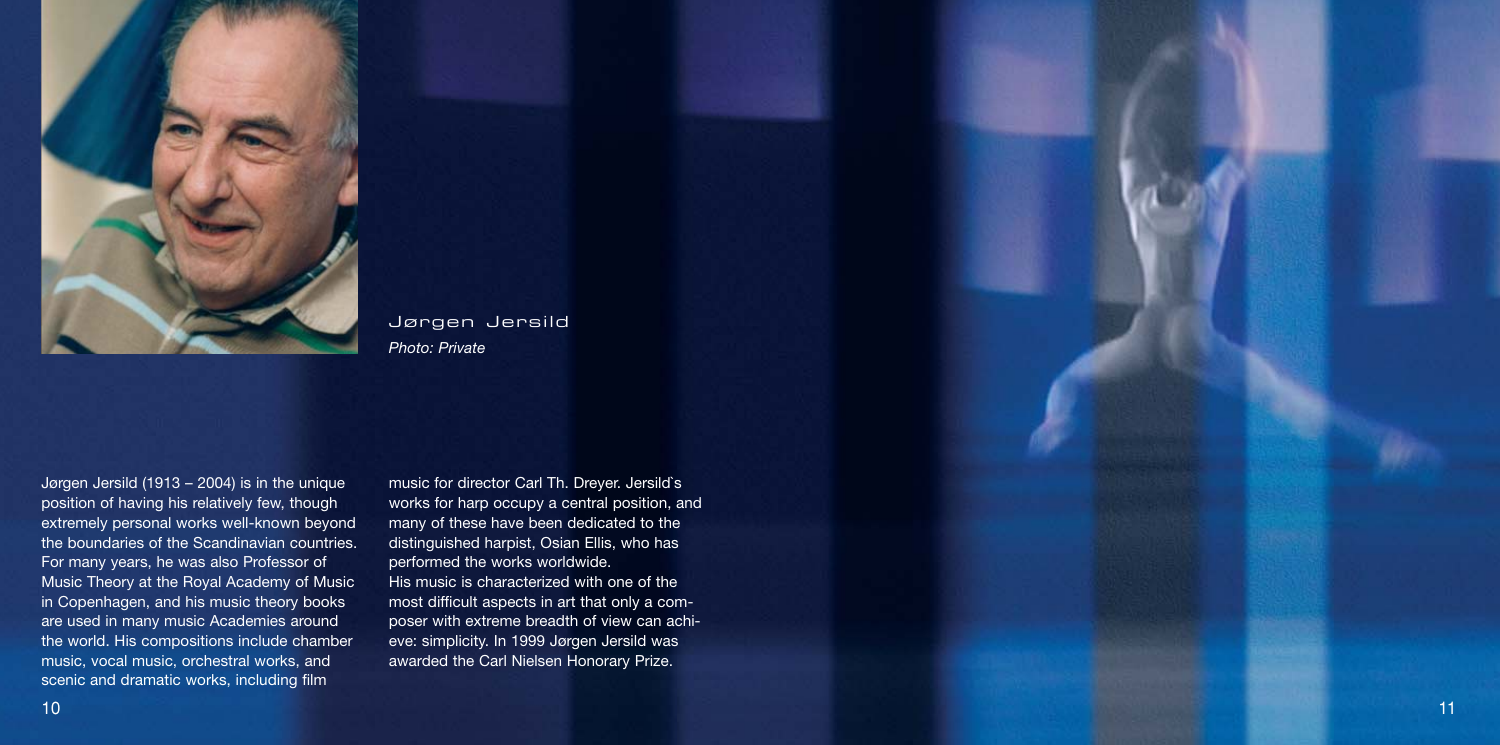

Vagn Holmboe *Photo: Press*

Vagn Holmboe (1909-1996) is considered the most important composer in Denmark after Carl Nielsen, whom he is often wrongly attributed as a student of. For many years, he was Professor of Composition at the Royal Danish Academy of Music in Copenhagen. Amongst his many honours, he was awarded with a lifetime grant from the Danish Government, and today a Festival in his childhood's Horsens has been established in his name and honour. Holmboe composed more than 200 works, including thirteen symphonies, four symphonies

for strings, twenty string quartets, numerous instrumental concertos and chamber music works. His final work, the twenty-first string quartet, *Quartetto Sereno*, was completed by his pupil, Per Nørgård. His music is always characteristically tonal, and metamorphosis of thematic or motivic fragments characterize many of his works. Many of his earlier works show influence by East European composers such as Bartok, and he remained interested in Eastern European folk music all his life.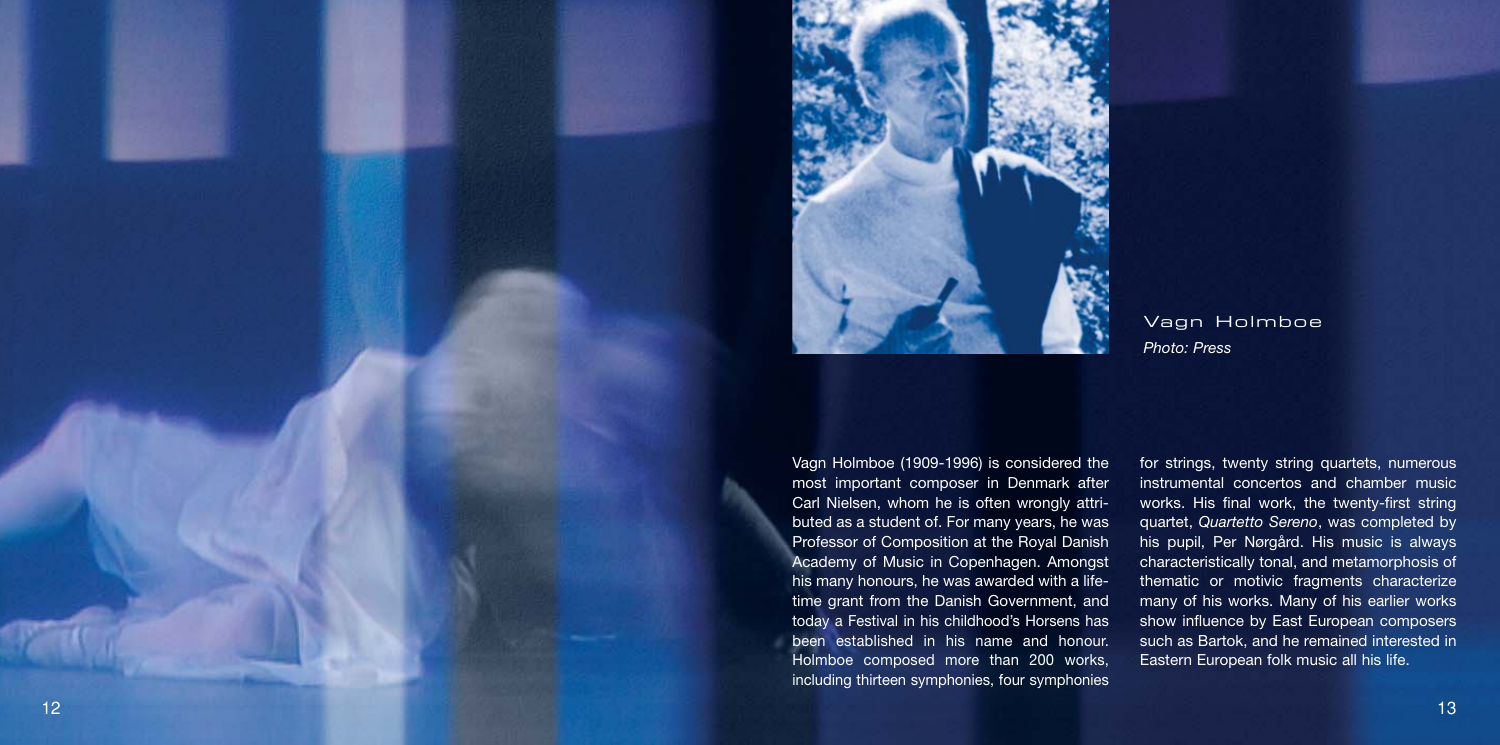

Kim Sjøgren (b.1955) became the Royal Danish Symphony Orchestra's youngest ever concert master at the age of 22, and was there for 10 years. His studies, after his debut when he was only 17, took place in Boston with Joseph Silverstein, on the recommendation of Isaac Stern. Kim Sjøgren has toured the world both as a soloist and as a chamber musician. For many years he was also the leader of *Copenhagen String Trio*, with whom he did many recordings, amongst others the Beethoven String Trios.

Kim Sjøgren impressive discography also includes Beethoven and Carl Nielsen`s Violin Kim Sjøgren *Photo: Press*

Concertos, and his repertoire includes all the major violin works. Since he was a child Kim Sjøgren was always interested in all kinds of music, and he still says today: " there are only two kinds of music,- good and bad! ". This attitude has always reflected his choices both in his career and his repertoire. In 1997 he formed a chamber orchestra *Little Mermaid Orchestra*, and in 2005 he became violin Professor at the Royal Academy of Music in Århus. He is also a music entertainer, and works and records frequently with musicians from other genres.

www.kimsjogren.dk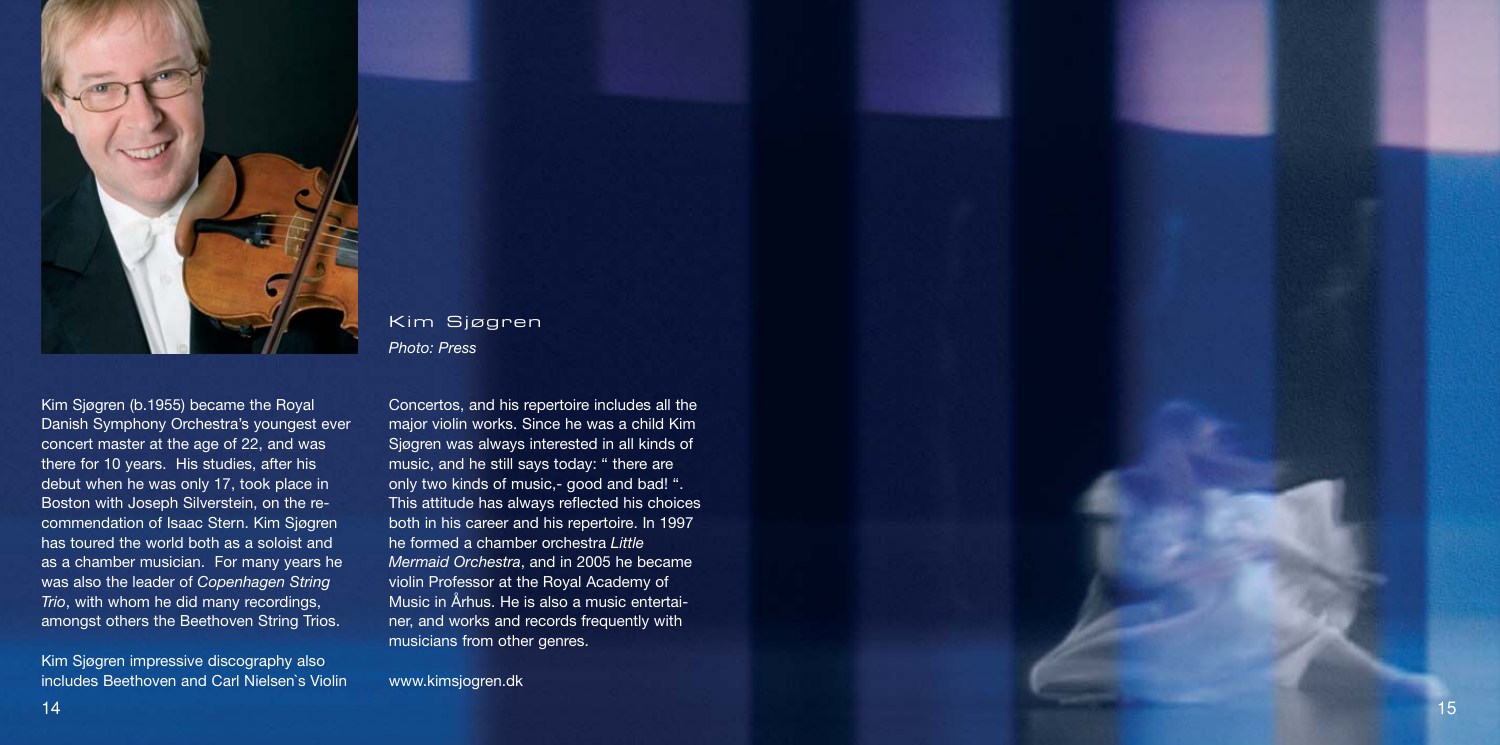

Lars Hannibal (b.1951) studied the guitar at the Royal Academy of Music in Århus and the lute with Toyohiko Satoh in The Hague. Since completing his studies in 1980, he focused his career on chamber music and as an accompanist. For many years, Lars Hannibal also was associated guitar teacher at the Royal Academy of Music in Århus.

In addition to his work in *Duo Concertante* , he formed in 1992 a duo with his wife, recorder player Michala Petri. Together they have since toured the world , and played in some of the most prestigious concert Halls and Festivals such as Wigmore Hall in London, Suntory Hall in Tokyo, the Verbier Festival in

### Lars Hannibal *Photo: Peter Olsen*

Switzerland, Schleswig-Holstein Festival in Germany and Shanghai International Festival of Arts. They released 3 cd`s for RCA/BMG including *Kreisler Inspirations*, that in 2002 received the German Grammy Deutscher Schallplattenpreis. Their fourth cd *Siesta*, is released on their own recording company OUR Recordings.

Lars Hannibal is also well known for his collaboration with musicians from other genres. Since 2004, he has worked more intensively with Chinese musicians, and in 2007 released *Spirits – East meets West* with the high-profile Chinese Xiao player Chen Yue.

www.larshannibal.dk